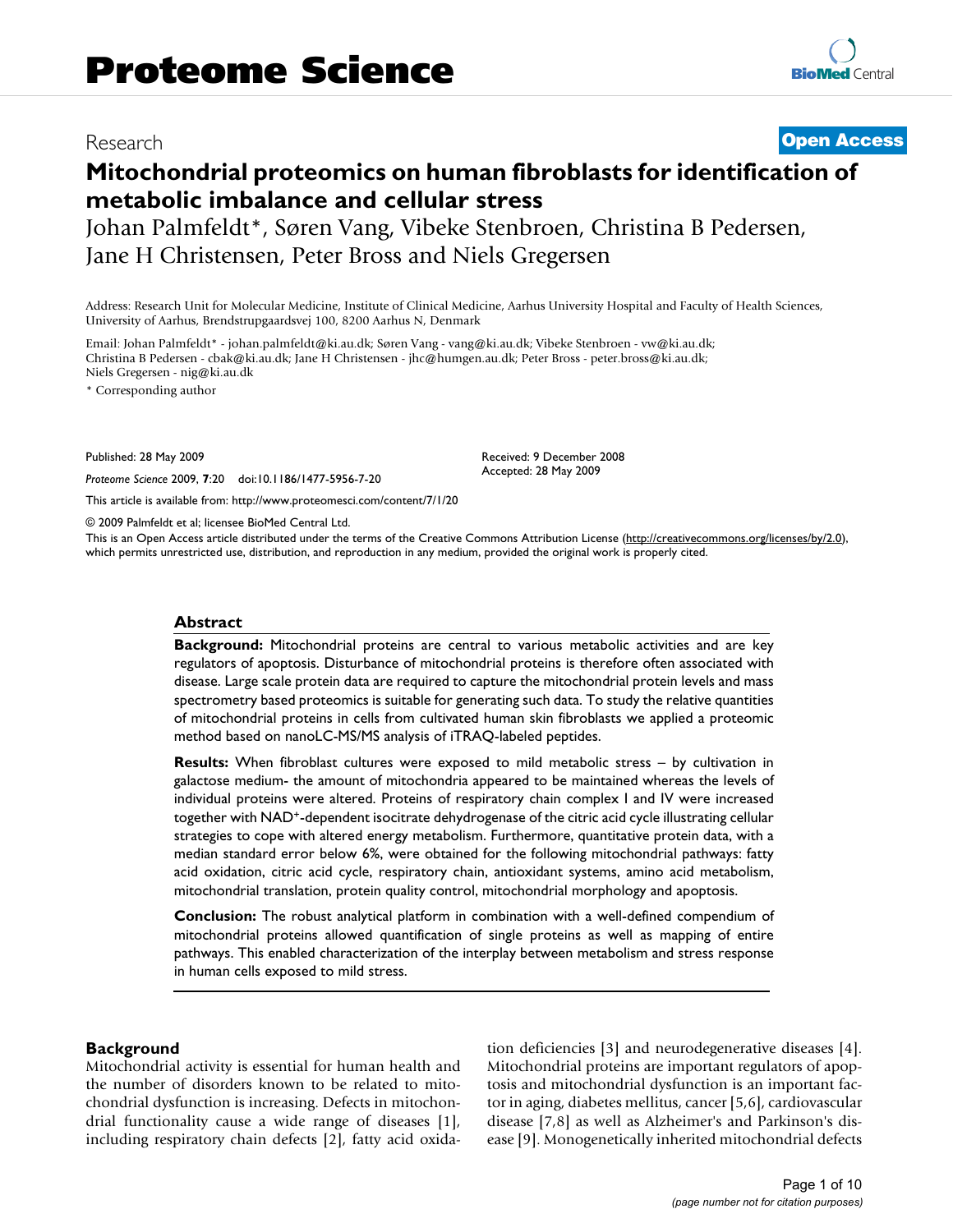are commonly detected indirectly from metabolite signatures in blood or urine, or by sequencing of candidate genes. For more specific assessment of mitochondrial activity, enzymatic activity can be measured on mitochondria isolated from cultivated patient fibroblasts from which selected mitochondrial protein markers also can be quantified using immunological detection. However, a proteomic survey might be advantageous in the investigation of complex defects where several factors may contribute to disease. Relative quantification of proteins from mitochondrial pathways would enable the detection of imbalanced metabolism and stress in mitochondria, serve as a starting point for the selection of disease marker proteins and be used for exploration of disease etiology. The human mitochondrial proteome has been computationally predicted to contain proteins from at least a thousand different genes [[10,](#page-8-9)[11\]](#page-8-10).

Experimental approaches to define the mitochondrial proteome using mitochondria purified with gradient centrifugation have yielded more than six hundred mitochondria-associated proteins from human mitochondria [[12](#page-8-11),[13\]](#page-8-12) and even higher numbers in studies on mouse mitochondria [\[11](#page-8-10)[,14](#page-8-13)]. These studies have mainly been discovery studies targeted to identify as many proteins as possible from a large amount of purified mitochondria. From a clinical perspective the proteomic methods should be applicable to a low amount of patient material and they should be quantitative. Reliable and fast quantification methods for mass spectrometry (MS) based proteomics are being developed and support the growing applications of proteomic techniques in research and diagnosis of genetic and metabolic disorders [\[15](#page-8-14)]. A suitable method for large scale analysis of relative protein quantities is mass spectrometry analysis of peptides chemically labeled by isobaric tags for relative and absolute quantification (iTRAQ) [\[16](#page-8-15)]. iTRAQ allows simultaneous determination of both identity and relative abundance of peptides in tandem mass spectra and has gained popularity due to its high sensitivity and robustness, and because it allows simultaneous measurement of 4–8 samples [\[17](#page-8-16)- [20\]](#page-9-0).

The present work establishes an iTRAQ-based proteomic method for relative quantification of mitochondrial proteins in human fibroblasts. In order to obtain comprehensive proteome data we manually assembled and curated a compendium containing proteins from the mitochondrial metabolism and stress response systems. Our method was tested on human skin fibroblasts, which in many cases is the only tissue material readily available from patients. Proteomics of cultivated fibroblasts is suitable for studying the consequences of human diseases at the protein level, and cultivation in controlled environments enables studies conducted under stressful conditions. Characterization of cultivated fibroblasts with respiratory chain deficiencies has previously been performed by cultivation in galactose. Galactose cultivation results in altered energy metabolism – a mild metabolic stress- which enhances the effects of mitochondrial disorders [[21](#page-9-1)[,22](#page-9-2)]. In the current work we studied the mitochondrial proteome as a function of cultivation in galactose versus glucose medium and describe how wild type cells respond to the metabolic stress.

#### **Materials and methods** *Cell cultures*

Primary normal human dermal fibroblasts (NHDF) from newborn males (Camprex *#*CC-2509 annotated NHDF-1 and ATCC #CRL-2429 annotated NHDF-2), were cultivated at 37°C and 5% (v/v)  $CO_2$  in RPMI 1640 medium (BioWhittaker) containing 10% (v/v) fetal calf serum (BioWhittaker). Cells for experiments were used between passage 9 and 13. After preculturing, the cultures were transferred to 150 cm2 flasks and harvested at sub-confluence after approximately 72 h in RPMI 1640 medium (with 2 g/l glucose), or glucose-free RPMI 1640 medium supplemented with 2 g/l galactose, both supplemented with 10% fetal calf serum.

### *Mitochondrial enrichment*

Cells from four 150-cm2 flasks were resuspended in 10 ml MOPS buffer (10 mM, pH 7.2) containing sucrose (200 mM), EDTA (0.1 mM) and protease inhibitor (Complete from Roche). The cells were disrupted on ice by 30 strokes in a Dounce homogenizer. Cell debris was removed by two centrifugation steps at  $600 \times g$  for 7 minutes, where the pellets were discarded and the resulting supernatant was centrifuged at  $10,000 \times g$  for 15 min. The pellet containing mitochondria was washed in the MOPS buffer (pH 7.2) without protease inhibitor, centrifuged at  $10,000 \times g$  for 15 min and stored at -80 $^{\circ}$ C. After adding a sample buffer from the iTRAQ kit (Applied Biosystems, Foster City, California, USA) consisting of 0.5 M triethylammonium bicarbonate buffer (pH 8.5) with 0.1% SDS, the samples were treated with ultrasonication (Branson Sonifier 250, Branson Ultrasonics corp., Danbury, USA) at output control 3 and 30% duty cycle for three rounds of 10 seconds with one minute on ice between each round.

## *Western blot analysis*

The mitochondrial protein samples, 6 μg per well, were separated on a 12% SDS-bis-Tris polyacrylamide gel (Bio-Rad). Each sample was loaded in triplicate, and a standard dilution series with five concentrations in duplicate was loaded on each gel for quantitative purposes. Blotting to a PVDF membrane was performed on a Semi-Dry Transfer Cell (BioRad). The detection procedure was according to instructions from the manufacturer of ECL Plus Western Blotting Detection Reagents (GE Healthcare). The mem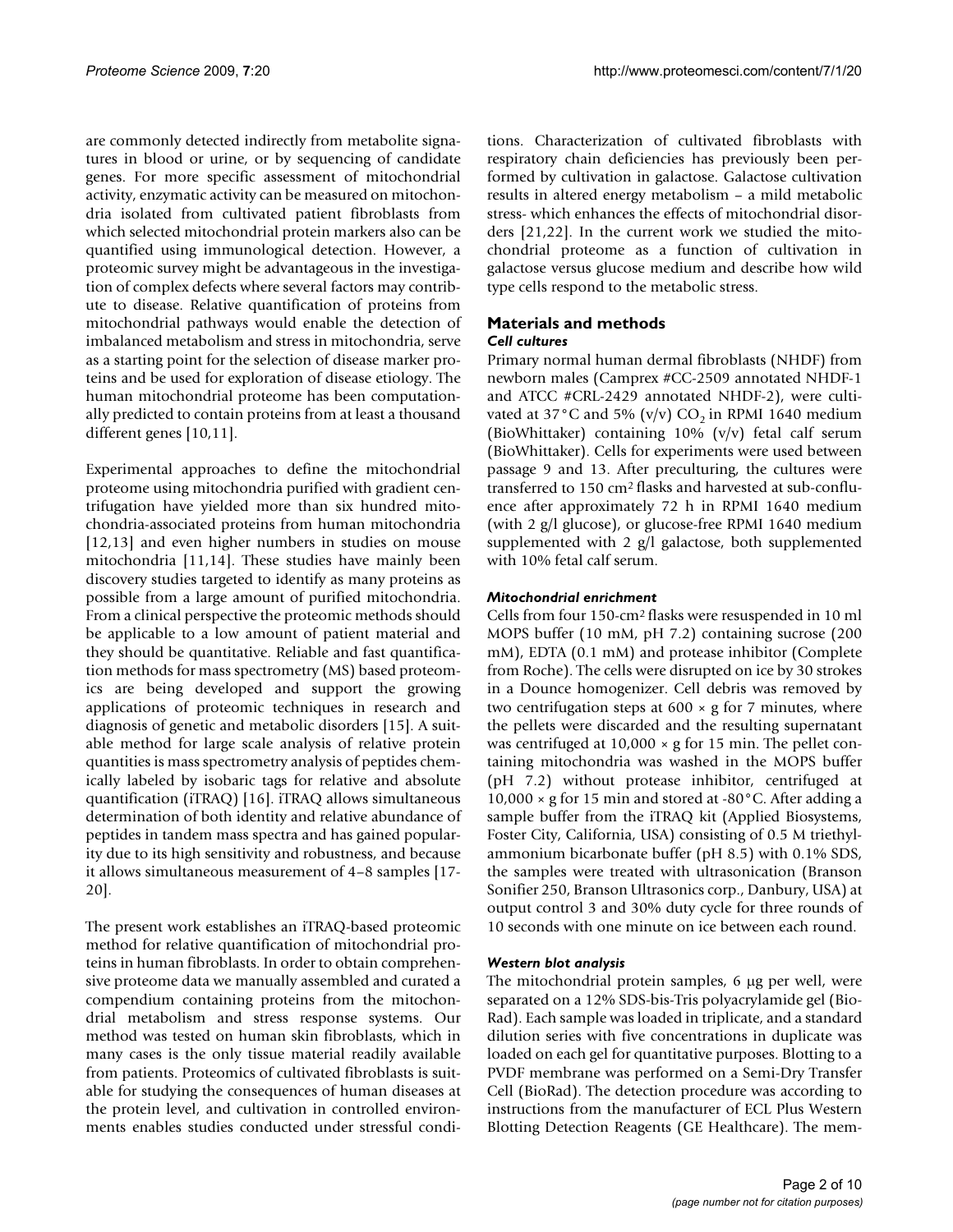brane was incubated over night with primary antibodies against NDUFA9 (MitoSciences, Eugene, Oregon, USA) and VDAC1/porin (Abcam, Cambridge, Massachusetts, USA). The blots were scanned on ChemiDoc (UVP, Upland, California, USA) and densitometry was performed in ImageQuant 5.0 software (Molecular Dynamics, Sunnyvale, California, USA). The ratio between the protein amount of NDUFA9 and the loading control VDAC1 was calculated for each lane and the three resulting values from glucose and galactose samples were compared.

## *iTRAQ labeling, IEF separation and purification of peptides*

Protein concentrations in the samples enriched for mitochondria were measured by the Bradford assay (Bio-Rad Laboratories) and 100 μg of each protein sample was processed according to iTRAQ manufacturer's instruction (Applied Biosystems). Each protein sample was digested with 2 μg trypsin (Trypsin Gold from Promega, Madison, Wisconsin, USA) overnight at 30°C in iTRAQ sample buffer. Different combinations of the 4-plex iTRAQ labels, two labels per LC-MS/MS run, were used in the four different experiments, to minimize risks of systematic errors. After iTRAQ-labeling the peptide samples were combined and subsequently purified using a strong cation exchange (SCX)-cartridge; Strata from Phenomenex (Torrence, California, USA). Before loading, the samples were adjusted to pH 3.0 by dilution at least a factor ten in 10 mM phosphoric acid with 25% acetonitrile (AcN) and pH 3.0, which also served as washing buffer. The peptides were eluted with a mixture of 5% of ammonia and 30% methanol and subsequently vacuum-dried. The peptides were separated by isoelectric focusing (IEF) on a Multiphor II unit (Pharmacia Biotech AB, Uppsala, Sweden) using an Immobiline Drystrip Gradient (IPG) pH 3.5–4.5 gel (GE Healthcare, Uppsala, Sweden), a pH range previously shown to give high proteome coverage [\[23](#page-9-3)]. The sample was dissolved in rehydration solution, containing 8 M urea, 0.5% IPG buffer 3.5–5 (GE Healthcare) and 0.002% bromophenol blue, and the 18 cm Drystrip was rehydrated overnight. IEF was run for 59 kVh with the following program: 1 min gradient from 0–500 V, 1.5 h gradient from 500–3500 V followed by 16 h at 3500 V. The gel strip was wiped with filter paper to remove excess cover oil from IEF and cut in ten pieces of equal size. Peptides were extracted from the gel in two steps, of one hour each, with 100 μl 5% AcN, 0.5% trifluoracetic acid (TFA), and purified on PepClean C-18 Spin Columns (Pierce, Rockford, Illinois, USA) according to manufacturer's protocol.

## *Nano-liquid chromatography and mass spectrometry (MS) analysis*

The peptide mixtures were separated by liquid chromatography (Easy nLC from Proxeon, Odense, Denmark) coupled to mass spectrometry (LTQ-Orbitrap, Thermo Fisher Scientific, Waltham, USA) through a nano-electrospray source with stainless steel emitter (Proxeon). The peptides were separated on a reverse phase column, 75 μm in diameter and 100 mm long, packed with 3.5 μm Kromasil C18 particles (Eka Chemicals, Bohus, Sweden) at a flow of 300 nL/minute using a 100 minutes gradient of AcN in 0.4% acetic acid; starting with 5% and ending with 35% AcN. The mass spectrometry detection constituted of full scan (m/z 400–2000) with Orbitrap detection at resolution  $R = 60,000$  (at m/z 400) followed by up to four data dependent MS/MS scans, with linear ion trap (LTQ) detection of the most intense ions. Dynamic exclusion of 25 s was employed as well as rejection of charge state +1 and real time recalibration [\[24](#page-9-4)] by lock mass on m/z 445.120025. Pulsed Q dissociation (PQD) fragmentation was performed with activation time of 0.1 s and activation Q of 0.7. For efficient fragmentation and detection of iTRAQ reporter ions, normalized collision energy of 33 was used since optimization experiments showed that it gave the highest number of identified peptides with iTRAQ signal. Selected ion monitoring (SIM) was designed as data dependent scanning targeting m/z values of proteotypic peptides (typically two peptides per protein), which had been identified in the previous experimental runs. SIM analyses were performed using full scan in LTQ, followed by SIM in Orbitrap (with a mass width window of  $\pm$  3 m/z units) and MS/MS in LTQ. Thus the fragmentation scans and acquisition of iTRAQ signal in the SIM analyses were performed in the same way as in the previous standard experimental runs. Approximately 35 peptides were on the inclusion list per run, with retention time limit of  $\pm$  5 minutes.

#### *Database searches and statistics*

The raw data files were processed using extract\_msn.exe (Thermo Fischer Scientific) to generate peak lists of the tandem spectra. The processed data was searched with Mascot <http://www.matrixscience.com> version 2.2.04 (Matrix Science, London, UK), which was used for protein identification and iTRAQ reporter quantification. Full scan tolerance was 5 ppm, MS/MS tolerance was 0.9 Da, and up to two missed cleavages were accepted. Fixed modifications were those originating from iTRAQ protocol: iTRAQ-4plex of lysine and N-terminal and methylthio modification of cysteines, whereas oxidation of methionine and iTRAQ-4plex of tyrosine were set as variable modifications. The threshold of significance was set to 0.001, which resulted in a false discovery frequency of less than 0.003 when searched in Mascot against the decoy database of random sequences. In each study, all generated peak lists, from standard analyses as well as from SIM analyses, of the ten different fractions of peptides were merged together. The merged files were searched against the IPI human database version 3.45 (71,983 sequences,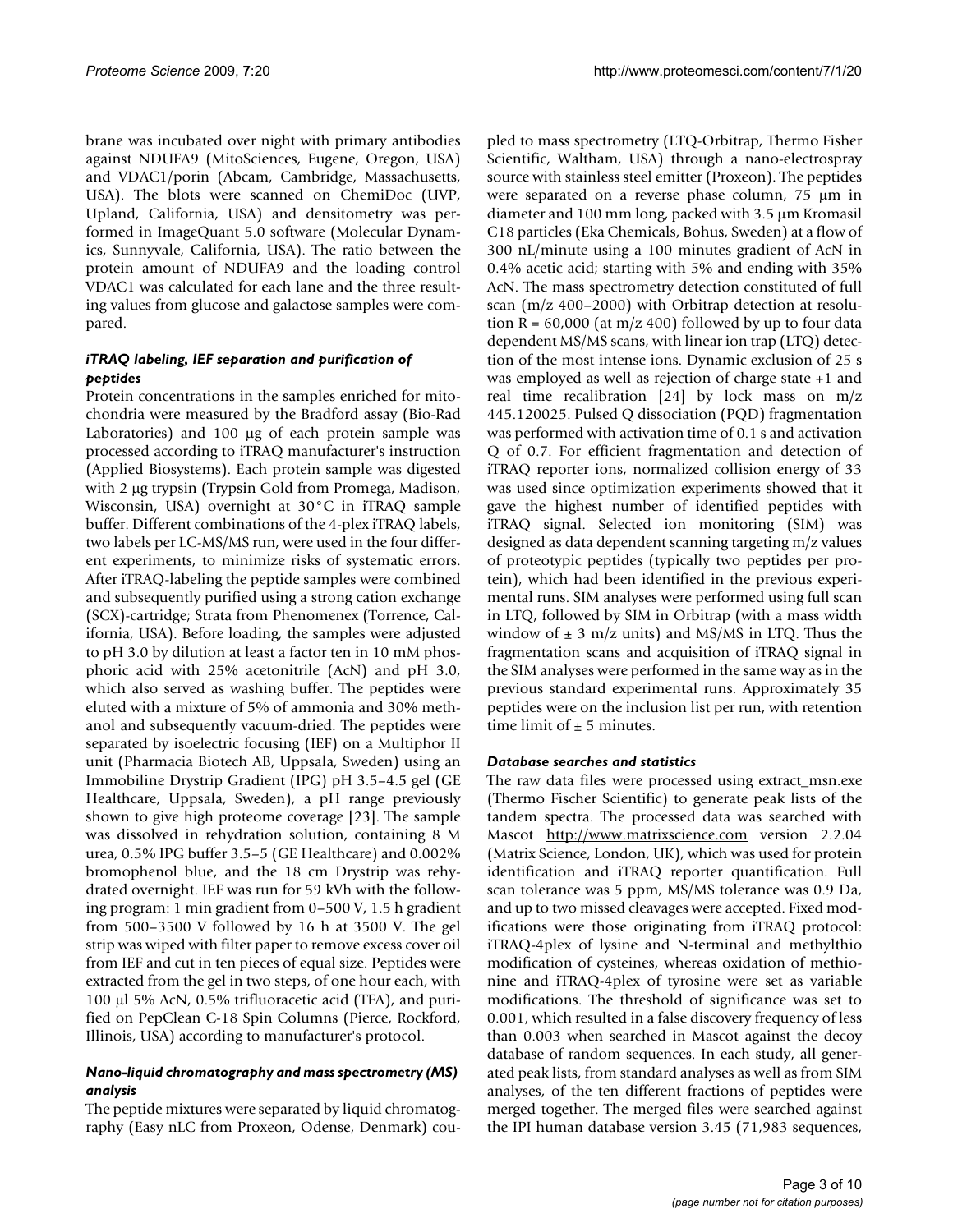released 6/10/2008) using the MudPIT scoring algorithm of Mascot. Protein identification data can be found in additional files [see Additional files [1](#page-7-0), [2](#page-7-1), [2](#page-7-1) and [4](#page-7-2)]. Throughout the manuscript the HGNC symbol [http://](http://www.genenames.org/) [www.genenames.org/](http://www.genenames.org/) obtained from the IPI-database was used to refer to protein hits. iTRAQ values were reported for proteins with three or more measured iTRAQ values, where each peptide should have an expectation value of 0.02 or below. iTRAQ quantitation was performed in Mascot, were normalization to summed intensities was applied to compensate for possible variation in starting material. For details see [http://www.matrixscience.com/](http://www.matrixscience.com/help/quant_config_help.html) [help/quant\\_config\\_help.html.](http://www.matrixscience.com/help/quant_config_help.html) Three iTRAQ-studies were performed comparing galactose and glucose cultivation of the fibroblast NHDF-1. The three studies were performed at different times and on independent cultivations. The iTRAQ-ratio of galactose to glucose values were calculated for each protein from the three independent studies giving independent triplicate values. Average galactose to glucose ratios for each protein was reported as significantly different from 1.0 if they passed two tests 1) a threshold test of two times the global standard error  $(2 \times 0.055 =$ 0.11) and 2) a two-tailed student's T-test for equal variance data.

## **Results**

We have performed proteomic analyses on mitochondria from cultivated human skin fibroblasts to obtain an overview of the mitochondrial protein levels and thus detect stress response and unbalanced metabolism. The method, including all steps from cultivation to data analysis, was developed and standardized to obtain robust and easily interpretable data.

## *Amount of mitochondrial proteins in galactose and glucose cultivations*

Cultivation in the slowly metabolized sugar galactose is a way of inflicting metabolic stress on the cell [[21](#page-9-1)[,25](#page-9-5)]. Fibroblasts were cultivated in galactose medium or in standard glucose medium, and mitochondria were subsequently enriched by differential centrifugation and subjected to proteomic analysis. The purpose of galactose cultivation was to investigate the effect of metabolic stress and at the same time estimate analytical sensitivity and reproducibility of the proteomic method. The first step in the process of achieving mitochondrial proteome data was to enrich mitochondria. This organelle enrichment was instrumental since it decreased the complexity of the samples, and thus favored mass spectrometry detection of the mitochondrial proteins. The enrichment by differential centrifugation was relatively quick and was thus likely to be gentle to the mitochondria and their proteins. By assessing the enrichment factor an estimate of the amount of mitochondrial proteins in the cell was obtained. For this purpose an initial iTRAQ experiment was carried out,

where the levels of mitochondrial proteins in enriched mitochondria were compared with those in total cell extracts (Figure [1](#page-4-0)). We detected 39 mitochondrial proteins with quantitative iTRAQ-ratios in all analyzed samples, and the average enrichment factor was 9.9 (SEM = 0.5) and 9.8 (SEM =  $0.5$ ) for cultivation in glucose and galactose, respectively [see Additional file [5\]](#page-8-17).

The fibroblasts exhibited decreased growth rate in galactose medium; with approximately fifty percent longer generation time (data not shown). Since the mitochondria from galactose and glucose cultivation had similar enrichment ratios, it indicates that the slow growth rate in the cultures with galactose was not due to altered mitochondrial protein amount. Subsequent studies were conducted to explore the protein profiles of individual proteins sorted into mitochondrial pathways.

## *Definition of mitochondrial pathways*

Many mitochondrial pathways have been thoroughly studied and the gene products to a large extent are known. In order to facilitate interpretation of the proteome data we divided the main mitochondrial activities into nine different categories and defined the proteins belonging to the respective categories [see Additional file [6](#page-8-18)]. In addition to four metabolic categories there are three categories related to stress response, one to mitochondrial translation and one contains miscellaneous proteins. A criterion for inclusion into the sorted lists was that the proteins had previously been demonstrated or predicted to be localized to mitochondria [[11\]](#page-8-10). For energy metabolism the pathways of the KEGG database [\[26](#page-9-6)[,27](#page-9-7)] were adopted as an initial framework and manually curated using data from Gene Ontology [[28\]](#page-9-8) and literature data. The metabolic pathways are fatty acid oxidation (FAO), tricarboxylic (or citric) acid cycle (TCA) merged with pyruvate dehydrogenase (PDH), respiratory chain (RESP) and amino acid metabolism (AA). The other categories were primarily built bottom-up from literature data. The antioxidant systems (ANTIOX) category is composed of proteins that protect against oxidative stress; the translation (TRANS) category contains proteins of the mitochondrial translation machinery and protein quality control (PQC) category lists molecular chaperones and proteases. The apoptosis and mitochondrial morphology (APOP) category is composed of proteins known to play an important role for mitochondrial stress response and for influencing apoptosis regulation.

## *Robust protein profile data*

The mitochondrial protein samples were digested and labeled with iTRAQ reagent to obtain quantitative protein profiles comparing the two metabolic states. Protein identifications with low signal intensities might result in false positives and high analytical variance, and strict criteria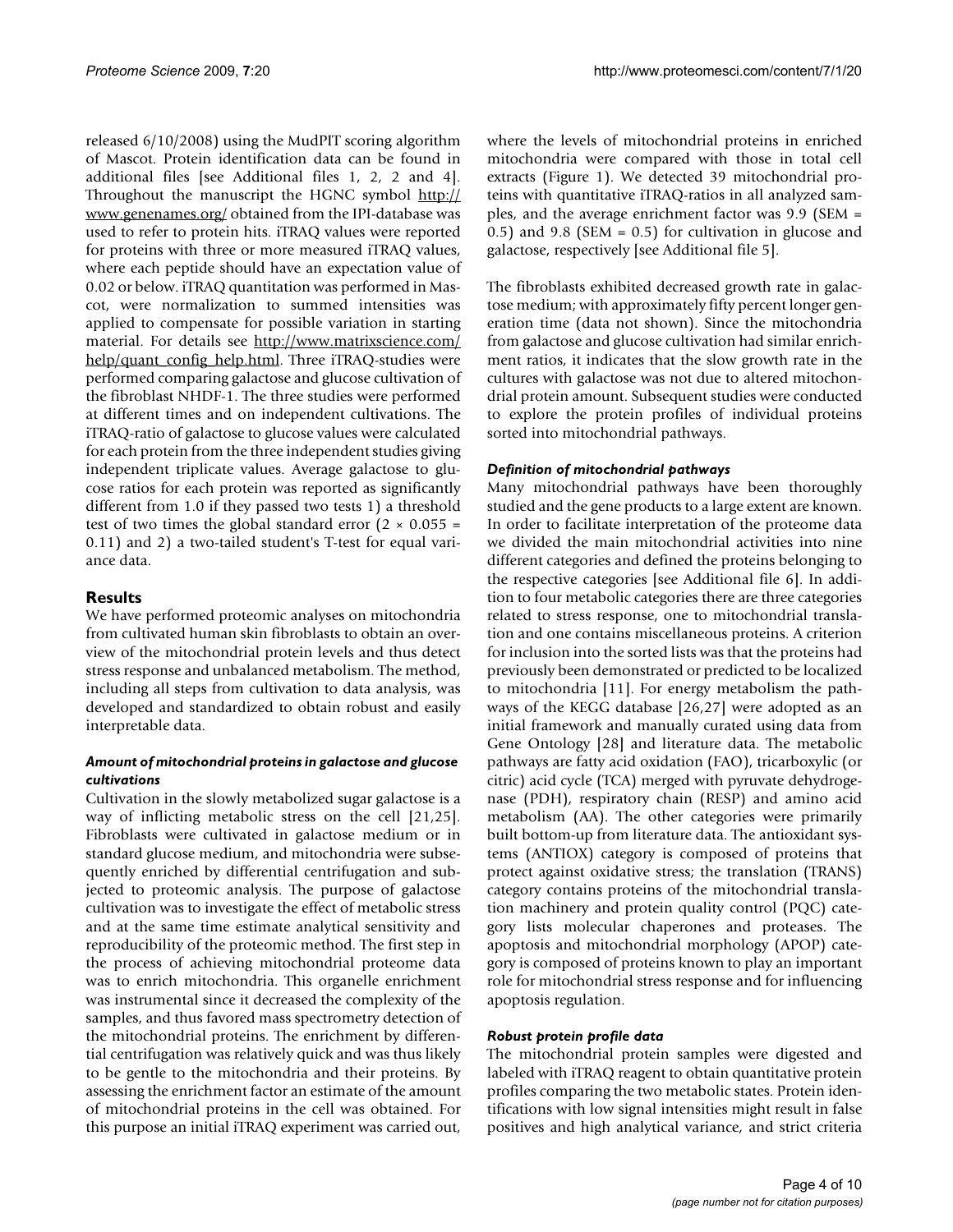<span id="page-4-0"></span>

#### **Figure 1**

**Schematic picture describing the mitochondrial enrichment factor**. The mitochondrial enrichment factor was calculated as the average amount of 39 mitochondrial proteins ( $n = 39$ ) in mitochondrial sample compared with the total cell sample. The enrichment factor represents an indirect measure of the relative amounts of mitochondrial proteins in the different fibroblast cultivations.

were therefore applied to filter out such protein hits. First, three independent cultivation studies were performed followed by separate proteomic analyses. Second, only proteins that passed strict MS data criteria in all three experiments were included (see materials and methods). The statistical criteria on the MS data comprised both the protein identification probability and the peptide quantification procedure. Altogether, high quality data were obtained for relative quantification of more than one hundred mitochondrial proteins belonging to the pathways initially defined. For additional 30 proteins the initial experiments had quantitative data in only one or two of the three studies. To obtain triplicate values and to improve ion statistics, samples were subsequently re-analyzed on the MS using Selected Ion Monitoring (SIM), by which those 30 proteins were preferentially measured. Two peptides of each protein were put on an inclusion list and the samples were re-analyzed with the SIM MSmethod. Following reanalysis, 136 instead of 116 proteins had sufficient data for inclusion into the dataset of mitochondrial proteins (Figure [2](#page-5-0)).

#### *Galactose versus glucose*

A fibroblast line (NHDF-1) was cultivated on three occasions in galactose and glucose and the mitochondrial protein profiles were compared. Figure [3](#page-6-0) and Additional file [7](#page-8-19) contains galactose to glucose ratios of the identified proteins belonging to the defined functional categories. Several respiratory chain proteins exhibited increased levels as a function of galactose cultivation. The 13 detected complex I proteins had between 4 and 55% increased levels and for five of them the increase was statistically significant (Figure [3B](#page-6-0)). Proteins from all five respiratory chain complexes were detected and three proteins of complex IV and one of complex V also had significantly increased levels. In other pathways the ratios were close to unity for the majority of the proteins indicating that galactose did not significantly distort those pathways [see Additional file [7](#page-8-19)]. Single proteins with altered levels in galactose grown cells were NAD-dependent isocitrate dehydrogenase (HGNC symbol *IDH3A*) of the TCA cycle  $(26\%$  increment,  $p <$ 0.01) and dienoyl-CoA isomerase (*ECH1*) of FAO (37% increment, p < 0.05). The other enzymes of TCA and FAO were only mildly influenced in response to galactose (Figure [3A](#page-6-0) and [3](#page-6-0)C).

To assess the reproducibility an additional fibroblast cell line (referred to as NHDF-2) was cultivated and analyzed using the same proteomic method. All of the 136 previously detected proteins were successfully detected, and only three of them had insufficient signal for quantification. Moreover, 13 of the 16 proteins with statistically significant change in the first study exhibited change in the same direction in the second study. Two of the three proteins that could not be confirmed (NDUFC2 and ATP5D) deviated in the opposite direction only weakly (less than six percent deviation from 1.0). For the third protein (OXCT1) no data was obtained due to insufficient quantification signal.

The MS based relative quantification of the complex I component NDUFA9 consistently resulted in more than 35% elevation during galactose cultivation, although some of the other proteins of complex I were not elevated.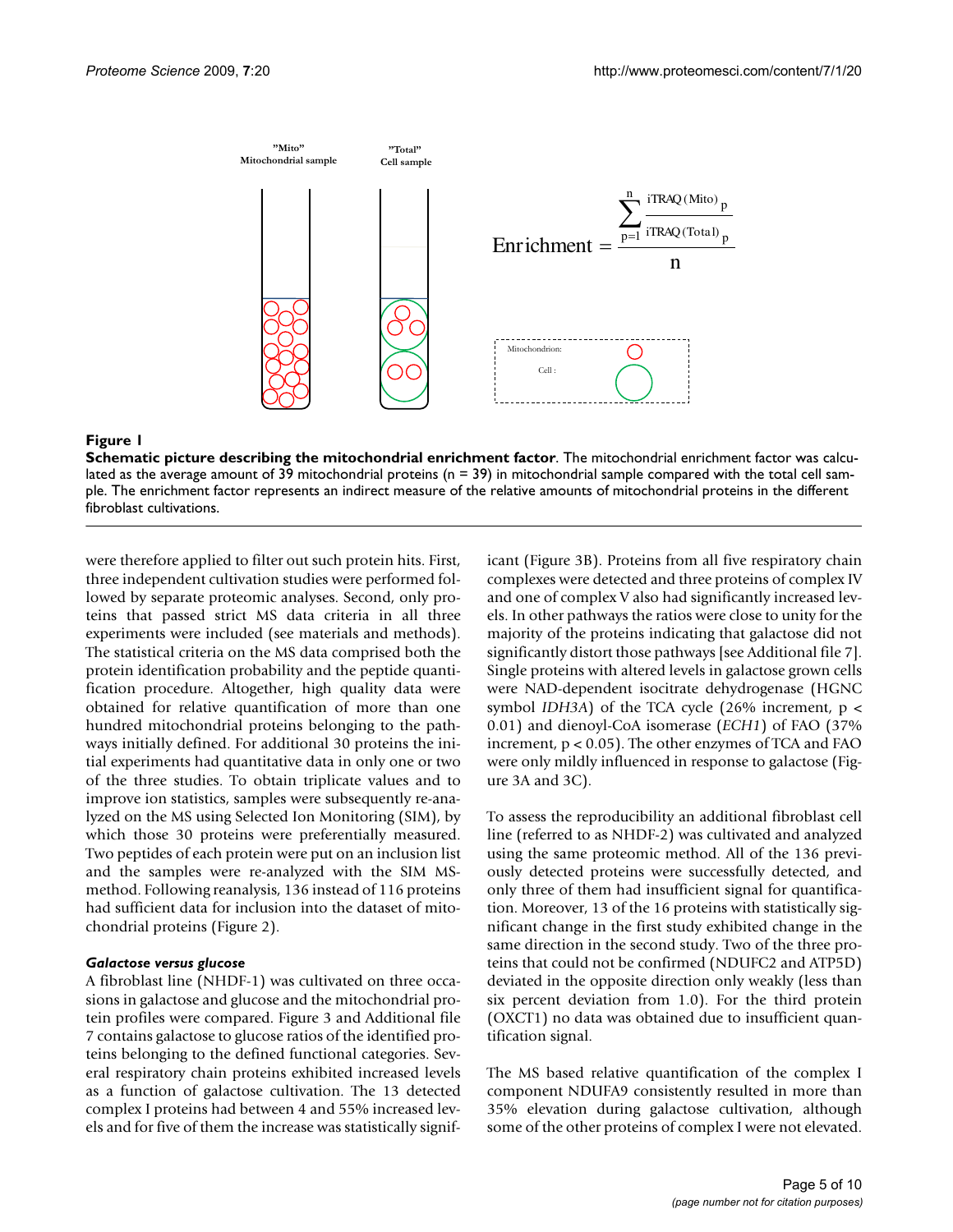<span id="page-5-0"></span>

**Venn diagram showing the number of proteins with quantitative data in one, two or all three triplicate analyses**. A) Standard MS-setting and B) after addition of MS runs with 30 proteins targeted by SIM-analysis.

To further confirm the NDUFA9 data we performed Western blot analysis and densitometry on samples from NHDF-1 and NHDF-2 (Figure [4](#page-7-3)). According to the data from this analysis the protein level of NDUFA9 was elevated 35% ( $p = 0.3$ ) and 45% ( $p < 0.05$ ) for NHDF-1 and NHDF-2, respectively, corroborating the MS analysis.

#### *Diseases related to mitochondrial function*

Many mitochondrial proteins are involved in human diseases and their corresponding genes have been listed in the OMIM database of human diseases [[29\]](#page-9-9). Additional file [8](#page-8-20) shows the 38 gene products identified in the present study also described in OMIM. The detected proteins are involved in a wide range of diseases; spastic paraplegia (*HSPD1*), cancer (*BAX, PHB*), optic atrophy (*OPA1*), ethylmalonic encephalopathy (ETHE1) and Parkinson's disease (*NDUFV2*). The majority of the proteins are involved in metabolic diseases [see Additional file [8](#page-8-20)]. Moreover, a couple of the proteins linked to disease, NDUSF3 and NDUFS1 of respiratory complex I, were found to be galactose regulated.

## **Discussion**

Cultivated fibroblasts are commonly used for analyzing mitochondrial enzymatic activity and for detection of respiratory chain defects. In this study we applied proteomics for relative quantification of mitochondrial proteins and managed to cover the main pathways of mitochondrial activity obtaining in-depth data on energy metabolism and stress response. We analyzed the response of fibroblast cells to galactose cultivation and found that galactose resulted in increased levels of respiratory chain proteins. Respiration is crucial for growth in the slowly metabolized galactose [[30](#page-9-10)] and fibroblast cells have previously been shown to be unable to grow in galactose when complex I or IV are defective [\[21](#page-9-1),[22\]](#page-9-2). Proteins of respiratory chain complex I, and to some extent complex IV, were in the present study found to be up-regulated in response to galactose. This might be a way for the cell to cope with the energy imbalance caused by galactose. Interestingly, a few

proteins of complex I (e.g. NDUFA9, NDUFS3 and NDUFB9) were elevated to a higher degree than the rest, indicating sub-stoichiometric regulation of these proteins. Recently, it was shown that NDUFS3 was present in a matrix-soluble assembly and in several membrane-bound assemblies, including the holo-enzyme [\[31](#page-9-11)]. Further studies will have to elucidate whether the various complex I subunits are present in different subassemblies, which would explain the sub-stoichimetric relationship observed in the present study.

Protein profiles from the other functional categories displayed less difference between galactose and glucose cultivated cells. However, IDH3A, a part of the NAD+ dependent isocitrate dehydrogenase (NADH-IDH) of the tricarboxylic acid cycle (TCA) was clearly increased when galactose was used as carbon source. NADH-IDH catalyzes the first NADH-yielding reaction of the TCA cycle, described to have a high impact of the overall rate of the TCA cycle and to be allosterically regulated, so that its activity can be increased in response to, for example, a low ATP to ADP ratio [[32](#page-9-12)]. During galactose cultivation it seems that the allosteric activation was insufficient so that the protein amount of IDH3A enzyme also had to be increased, whereas the levels of the other TCA enzymes were close to unaffected. Diseases related to IDH3 are not described in the OMIM database. This could be related to the existence of the parallel and compensatory activity of NADP+ -dependent IDH [\[33](#page-9-13)], which is able to compensate for the NADH-dependent activity of IDH3A. Recently, a loss-of-function of IDH3B, the β-subunit of NADH-IDH, was found in patients with retinitis pigmentosa. It is thus likely that deficient NADH-IDH activity is a contributory factor in energy deficiency disorders, causing severe symptoms only in certain tissues [\[33](#page-9-13)].

Single mitochondrial proteins might result in disease when they are present at an insufficient level, often caused by genetic variations resulting in protein misfolding and/ or degradation [\[34](#page-9-14)]. Several of the proteins in Additional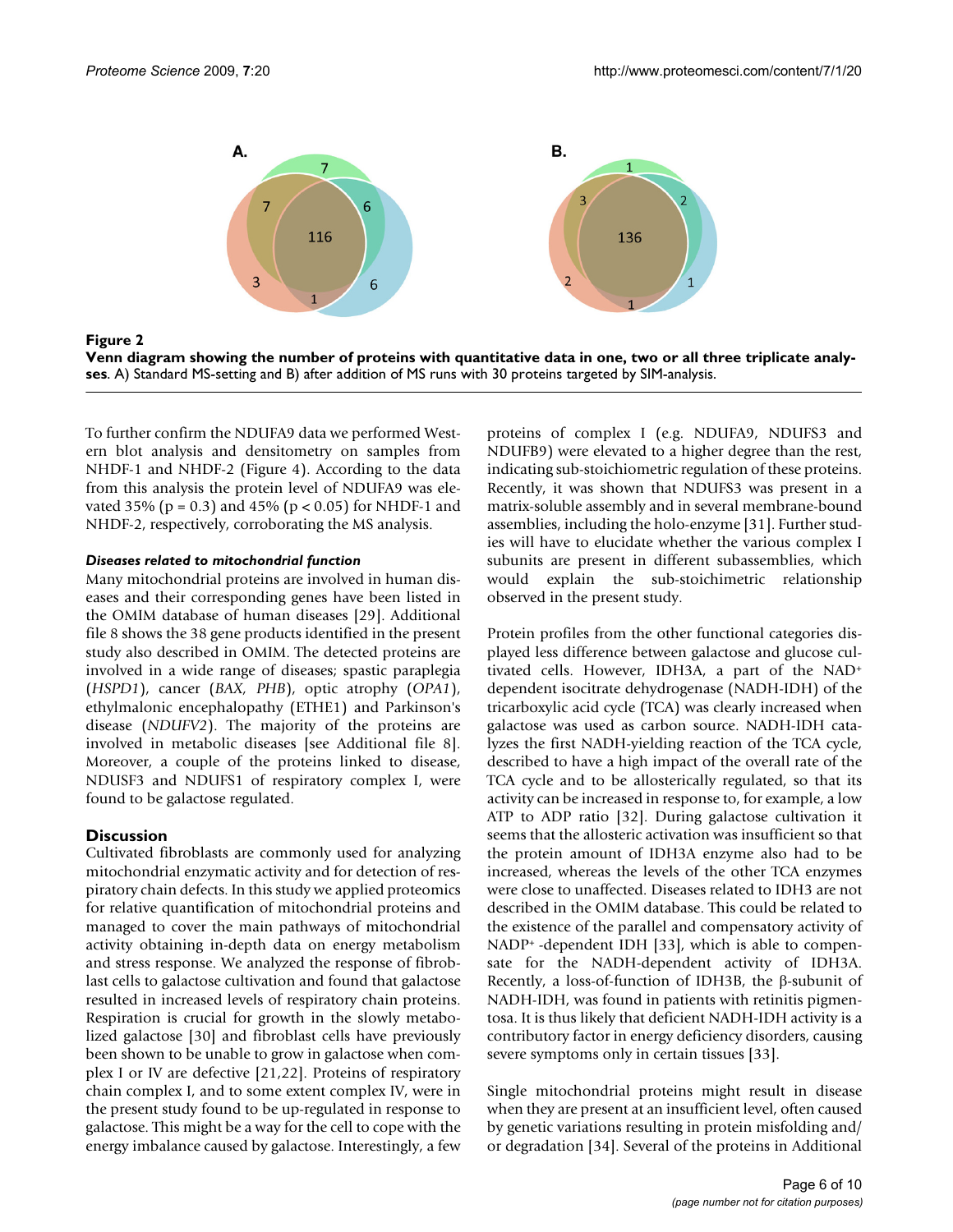<span id="page-6-0"></span>

#### **Figure 3**

**Profiles of proteins belonging to six categories of mitochondrial pathways**. The pathways are: A) Citric acid cycle together with pyruvate dehydrogenase (PDH), B) Respiratory chain, C) Fatty acid oxidation, D) Antioxidant systems, E) Protein quality control and F) Apoptosis and mitochondrial morphology. The galactose to glucose ratio, derived from the protein levels of the cells cultivated in galactose and glucose, respectively, is depicted on the x-axis. Black bars indicate ratios calculated from the average of three independent cultivation studies of a control fibroblast (NHDF-1). The grey bar indicates ratio from one cultivation study of a second control fibroblast (NHDF-2). The ratio of a protein was reported as significantly different from 1.0 if it passed two tests 1) a threshold test of two times the global standard error  $(2 \times 0.055 = 0.11)$  and 2) a two-tailed student's T-test for equal variance data. The error bar is the standard error of three values and "\*" and "\*" indicate statistically significant deviation from 1.0 with a t-test probability value below 0.05 and 0.01, respectively. A few proteins have activity in two pathways and are then depicted two times. The proteins in pathway A, B and C were sorted according to their position in the pathway, whereas the proteins in pathway D, E and F were alphabetically sorted based on the HGNC symbol, i.e. the letters that precedes the protein description.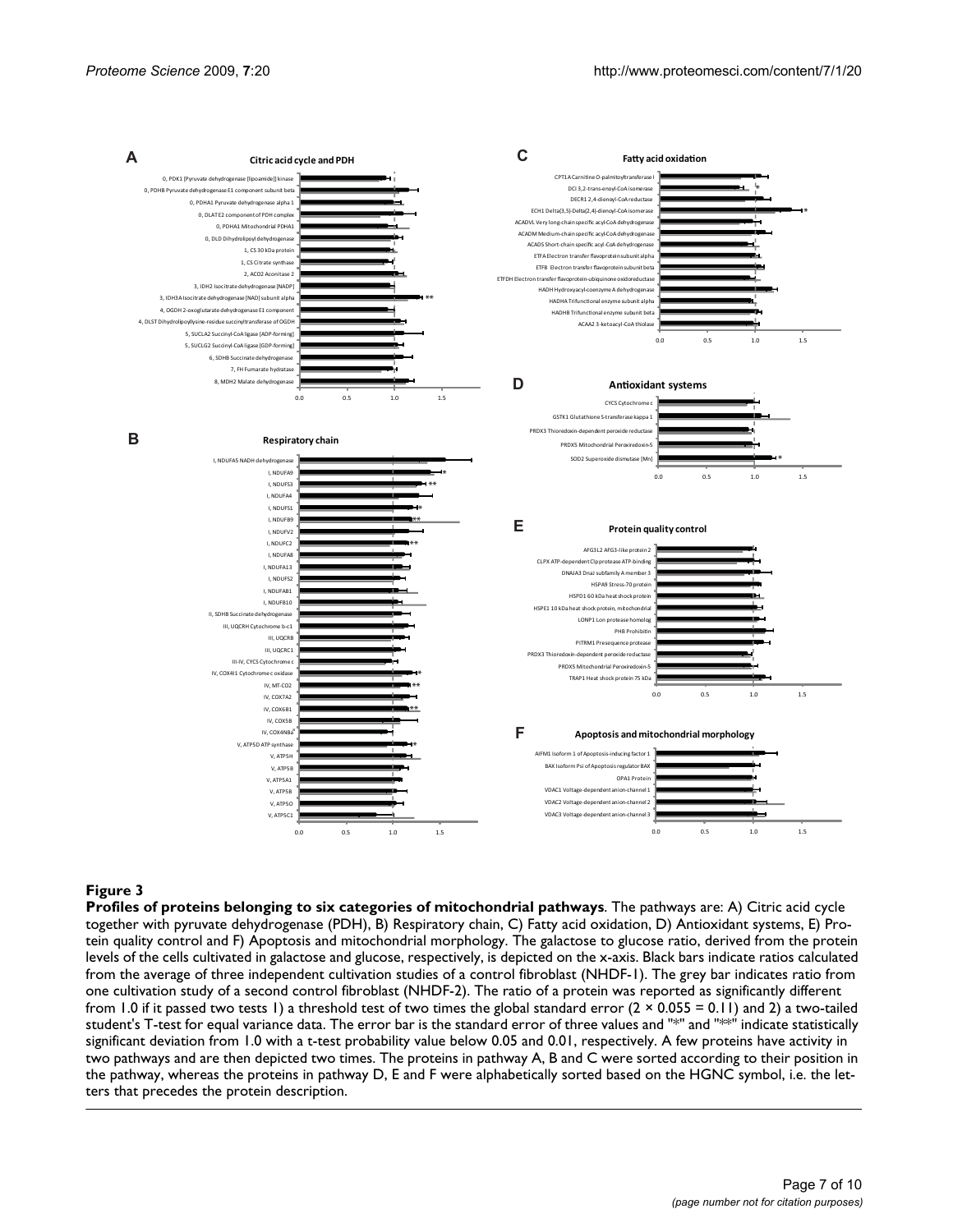<span id="page-7-3"></span>

#### Figure 4

**Western blot detection of NDUFA9 and the loading control VDAC1 (porin)**. The samples were loaded in triplicate (6 μg protein/well) and the protein levels, NDUFA9 in relation to VDAC1, were compared for glucose versus galactose cultivation, for two different normal fibroblasts; NHDF-1 and NHDF-2.

file [8](#page-8-20) are associated with metabolic diseases, a group of diseases in which synergistic heterozygosity has been described, i.e. diseases resulting from multiple partial defects in one or more metabolic pathways [[35](#page-9-15),[36\]](#page-9-16). For these diseases, the simultaneous quantification of several metabolic proteins is highly valuable for identification of the components of the synergistic effects. The present study detected 38 proteins related to disease according to the OMIM database. Since these disease-related proteins were detected in all of our experiments, their relative amounts are likely to be detectable in future, similar studies. Furthermore, there is growing evidence of links between metabolic defects, protein misfolding, oxidative stress, and disease [\[37](#page-9-17)]. It is therefore highly relevant to obtain protein profiles from multiple, well-defined pathways of metabolism and stress response to be able to study diseases involving multiple components.

## **Conclusion**

Quantitative mitochondrial proteomics of cultivated patient fibroblasts show promising results for exploring the consequences of genetic diseases at the protein level. Moreover, this type of method is suitable for environmental stress studies on cultivated human cells, as exemplified here by metabolic stress. Mapping of the interplay between various proteins and pathways might serve as a powerful tool for elucidation of the effects of disease and cellular stress. It was shown that when the cells had limited access to energy sources through cultivation in galactose, the amount of mitochondria did not seem to change; instead, the cells up-regulated parts of their respiratory pathway and specific metabolic proteins to compensate for the compromised energy state.

## **Competing interests**

The authors declare that they have no competing interests.

## **Authors' contributions**

NG and PB supervised and participated in the design of the study. JP, SV, CBP, PB and NG participated in definition and curation of pathway lists. VS and JP performed the laboratory experiments. JHC, VS and JP optimized the protocol for relative quantification. JP participated in the design of the study, performed data analysis and wrote the manuscript. All authors read and approved the final manuscript.

## **Additional material**

#### <span id="page-7-0"></span>**Additional file 1**

*Experimental protein identification data from the first experiment of fibroblast NHDF-1. Mass spectrometry data including peptide list.* Click here for file [\[http://www.biomedcentral.com/content/supplementary/1477-](http://www.biomedcentral.com/content/supplementary/1477-5956-7-20-S1.txt) 5956-7-20-S1.txt]

## <span id="page-7-1"></span>**Additional file 2**

*Experimental protein identification data from the second experiment of fibroblast NHDF-1. Mass spectrometry data including peptide list.* Click here for file [\[http://www.biomedcentral.com/content/supplementary/1477-](http://www.biomedcentral.com/content/supplementary/1477-5956-7-20-S2.txt) 5956-7-20-S2.txt]

## **Additional file 3**

*Experimental protein identification data from the third experiment of fibroblast NHDF-1. Mass spectrometry data including peptide list.* Click here for file [\[http://www.biomedcentral.com/content/supplementary/1477-](http://www.biomedcentral.com/content/supplementary/1477-5956-7-20-S3.txt) 5956-7-20-S3.txt]

## <span id="page-7-2"></span>**Additional file 4**

*Experimental protein identification data from the experiment of fibroblast NHDF-2. Mass spectrometry data including peptide list.* Click here for file [\[http://www.biomedcentral.com/content/supplementary/1477-](http://www.biomedcentral.com/content/supplementary/1477-5956-7-20-S4.txt) 5956-7-20-S4.txt]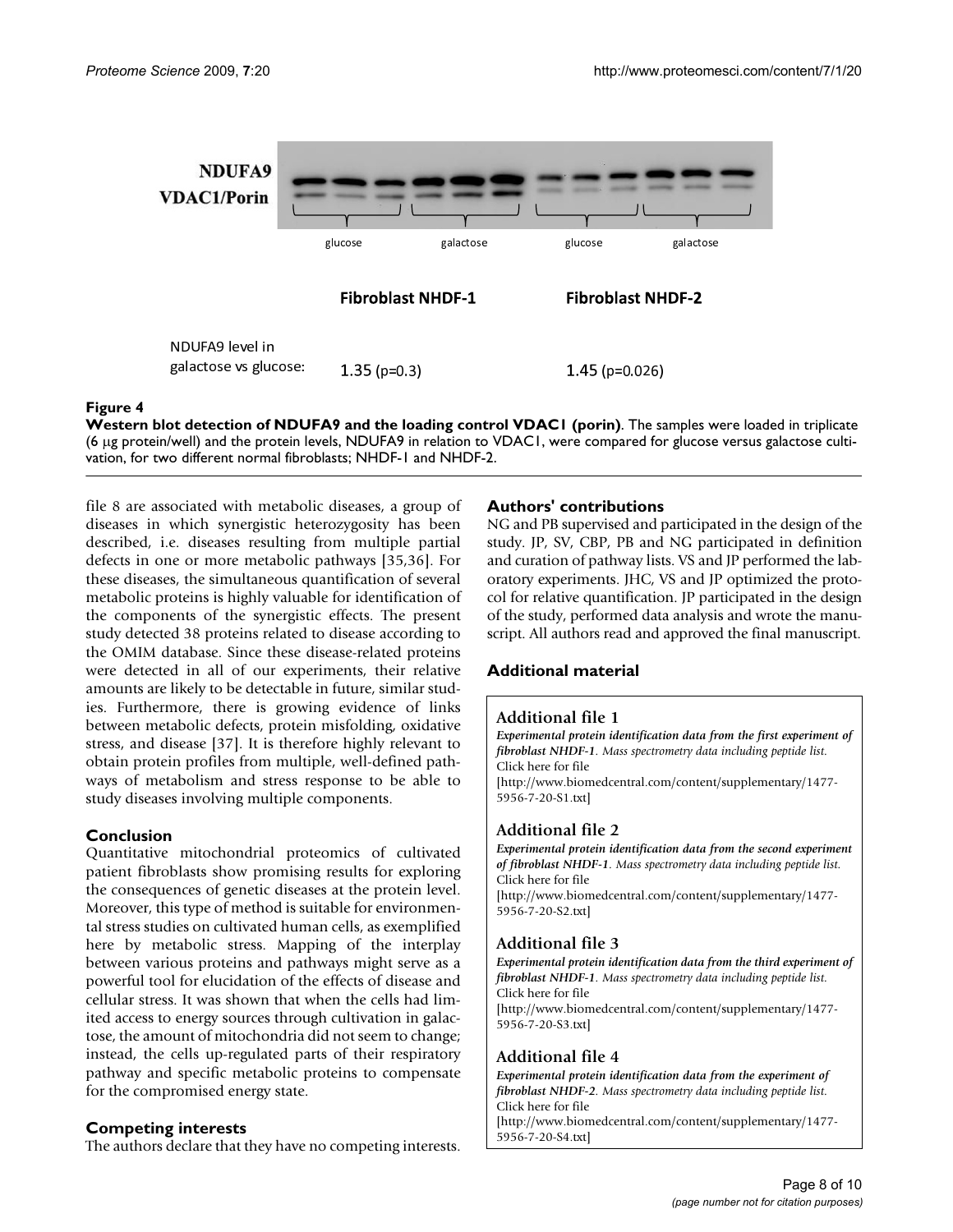## <span id="page-8-17"></span>**Additional file 5**

*Enrichment factors of 39 mitochondrial proteins. Enrichment factors of 39 mitochondrial proteins detected in an iTRAQ experiment, where a mitochondrial sample is compared with a cell sample, for human fibroblasts cultivated in glucose and galactose, respectively. The enrichment factor is calculated, for each protein, as the iTRAQ signal ratio:* 

*Mitochondrial sample/Total cell sample.* Click here for file

[\[http://www.biomedcentral.com/content/supplementary/1477-](http://www.biomedcentral.com/content/supplementary/1477-5956-7-20-S5.xls) 5956-7-20-S5.xls]

## <span id="page-8-18"></span>**Additional file 6**

*Mitochondrial proteins sorted into functional categories. The protein descriptions and isoform data are from the curated human IPI database <http://www.ebi.ac.uk/IPI/IPIhelp.html> version 3.45 with 71,983* 

*sequences, released 6/10/2008. All the sorted proteins have been predicted to be mitochondrial according to Pagliarini* et al *[\[11\]](#page-8-10), and the total list of those mitochondrial proteins is below the sorted categories (starting at row 978). The categories are: Fatty acid metabolism, Citric acid cycle, Amino acid metabolism, Respiratory chain, Protein quality control systems, Antioxidant systems, Mitochondrial morphology, Mitochondrial translation and Apoptosis.*

Click here for file

[\[http://www.biomedcentral.com/content/supplementary/1477-](http://www.biomedcentral.com/content/supplementary/1477-5956-7-20-S6.xls) 5956-7-20-S6.xls]

## <span id="page-8-19"></span>**Additional file 7**

*Protein profiles of mitochondrial amino acid metabolism (AA), mitochondrial translation (TRANS) and miscellaneous mitochondrial proteins (MISC). The galactose to glucose ratio, derived from the protein levels of the cells cultivated in galactose and glucose, respectively, is depicted on the x-axis. Black bars indicate ratios calculated from the average of three independent cultivation studies of a control fibroblast (NHDF-1). The grey bar indicates the ratio from one cultivation study of a second control fibroblast (NHDF-2). A ratio of a protein was reported as significantly different from 1.0 if it passed two tests 1) a threshold test of two times the global standard error (2 × 0.055 = 0.11) and 2) a twotailed student's T-test for equal variance data. The error bar is the standard error of the three values and "\*" and "\*\*" indicate statistically significant deviation from 1.0 with t-test probability value below 0.05 and 0.01, respectively.*

Click here for file

[\[http://www.biomedcentral.com/content/supplementary/1477-](http://www.biomedcentral.com/content/supplementary/1477-5956-7-20-S7.pdf) 5956-7-20-S7.pdf]

## <span id="page-8-20"></span>**Additional file 8**

*Gene products detected in the present study which have known disease association according to the OMIM database. Abbreviations: amino acid metabolism (AA), apoptosis and mitochondrial morphology (APOP), citric acid cycle (TCA), fatty acid oxidation (FAO), miscellaneous (MISC), protein quality control (PQC), respiratory chain (RESP) and translation (TRANS).*

Click here for file

[\[http://www.biomedcentral.com/content/supplementary/1477-](http://www.biomedcentral.com/content/supplementary/1477-5956-7-20-S8.pdf) 5956-7-20-S8.pdf]

## **Acknowledgements**

We would like to thank Christian Knudsen for sharing his expertise with us and for performing cell cultivations. We acknowledge financial support

from The John and Birthe Meyer Foundation, Institute of Clinical Medicine at Aarhus University, Denmark, The Lundbeck Foundation and The Danish Medical Research Council.

### **References**

- <span id="page-8-0"></span>1. Chan DC: **[Mitochondria: dynamic organelles in disease, aging,](http://www.ncbi.nlm.nih.gov/entrez/query.fcgi?cmd=Retrieve&db=PubMed&dopt=Abstract&list_uids=16814712) [and development.](http://www.ncbi.nlm.nih.gov/entrez/query.fcgi?cmd=Retrieve&db=PubMed&dopt=Abstract&list_uids=16814712)** *Cell* 2006, **125:**1241-1252.
- <span id="page-8-1"></span>2. Janssen RJ, Heuvel LP van den, Smeitink JA: **[Genetic defects in the](http://www.ncbi.nlm.nih.gov/entrez/query.fcgi?cmd=Retrieve&db=PubMed&dopt=Abstract&list_uids=14995902) [oxidative phosphorylation \(OXPHOS\) system.](http://www.ncbi.nlm.nih.gov/entrez/query.fcgi?cmd=Retrieve&db=PubMed&dopt=Abstract&list_uids=14995902)** *Expert Rev Mol Diagn* 2004, **4:**143-156.
- <span id="page-8-2"></span>3. Gregersen N, Bross P, Andresen BS: **[Genetic defects in fatty acid](http://www.ncbi.nlm.nih.gov/entrez/query.fcgi?cmd=Retrieve&db=PubMed&dopt=Abstract&list_uids=14728674) [beta-oxidation and acyl-CoA dehydrogenases. Molecular](http://www.ncbi.nlm.nih.gov/entrez/query.fcgi?cmd=Retrieve&db=PubMed&dopt=Abstract&list_uids=14728674) [pathogenesis and genotype-phenotype relationships.](http://www.ncbi.nlm.nih.gov/entrez/query.fcgi?cmd=Retrieve&db=PubMed&dopt=Abstract&list_uids=14728674)** *Eur J Biochem* 2004, **271:**470-482.
- <span id="page-8-3"></span>4. Kwong JQ, Beal MF, Manfredi G: **[The role of mitochondria in](http://www.ncbi.nlm.nih.gov/entrez/query.fcgi?cmd=Retrieve&db=PubMed&dopt=Abstract&list_uids=16805775) [inherited neurodegenerative diseases.](http://www.ncbi.nlm.nih.gov/entrez/query.fcgi?cmd=Retrieve&db=PubMed&dopt=Abstract&list_uids=16805775)** *J Neurochem* 2006, **97:**1659-1675.
- <span id="page-8-4"></span>5. Del Poeta G, Bruno A, Del Principe MI, Venditti A, Maurillo L, Buccisano F, Stasi R, Neri B, Luciano F, Siniscalchi A, de Fabritiis P, Amadori S: **[Deregulation of the mitochondrial apoptotic](http://www.ncbi.nlm.nih.gov/entrez/query.fcgi?cmd=Retrieve&db=PubMed&dopt=Abstract&list_uids=18473734) [machinery and development of molecular targeted drugs in](http://www.ncbi.nlm.nih.gov/entrez/query.fcgi?cmd=Retrieve&db=PubMed&dopt=Abstract&list_uids=18473734) [acute myeloid leukemia.](http://www.ncbi.nlm.nih.gov/entrez/query.fcgi?cmd=Retrieve&db=PubMed&dopt=Abstract&list_uids=18473734)** *Curr Cancer Drug Targets* 2008, **8:**207-222.
- <span id="page-8-5"></span>6. Kroemer G, Pouyssegur J: **[Tumor cell metabolism: cancer's](http://www.ncbi.nlm.nih.gov/entrez/query.fcgi?cmd=Retrieve&db=PubMed&dopt=Abstract&list_uids=18538731) [Achilles' heel.](http://www.ncbi.nlm.nih.gov/entrez/query.fcgi?cmd=Retrieve&db=PubMed&dopt=Abstract&list_uids=18538731)** *Cancer Cell* 2008, **13:**472-482.
- <span id="page-8-6"></span>7. White MY, Edwards AVG, SJ C, Van Eyk JE: **Mitochondria: A mirror into cellular dysfunction in heart disease.** *Proteomics Clin Appl* 2008, **2:**845-861.
- <span id="page-8-7"></span>8. Jüllig M, Hickey AJ, Middleditch MJ, Crossman DJ, Lee SC, Cooper GJS: **Characterization of proteomic changes in cardiac mitochondria in streptozotocin-diabetic rats using iTRAQ™ isobaric tags.** *Proteomics Clin Appl* 2007, **1:**565-576.
- <span id="page-8-8"></span>9. Lin MT, Beal MF: **[Mitochondrial dysfunction and oxidative](http://www.ncbi.nlm.nih.gov/entrez/query.fcgi?cmd=Retrieve&db=PubMed&dopt=Abstract&list_uids=17051205) [stress in neurodegenerative diseases.](http://www.ncbi.nlm.nih.gov/entrez/query.fcgi?cmd=Retrieve&db=PubMed&dopt=Abstract&list_uids=17051205)** *Nature* 2006, **443:**787-795.
- <span id="page-8-9"></span>10. Calvo S, Jain M, Xie X, Sheth SA, Chang B, Goldberger OA, Spinazzola A, Zeviani M, Carr SA, Mootha VK: **[Systematic identification of](http://www.ncbi.nlm.nih.gov/entrez/query.fcgi?cmd=Retrieve&db=PubMed&dopt=Abstract&list_uids=16582907) [human mitochondrial disease genes through integrative](http://www.ncbi.nlm.nih.gov/entrez/query.fcgi?cmd=Retrieve&db=PubMed&dopt=Abstract&list_uids=16582907) [genomics.](http://www.ncbi.nlm.nih.gov/entrez/query.fcgi?cmd=Retrieve&db=PubMed&dopt=Abstract&list_uids=16582907)** *Nat Genet* 2006, **38:**576-582.
- <span id="page-8-10"></span>11. Pagliarini DJ, Calvo SE, Chang B, Sheth SA, Vafai SB, Ong SE, Walford GA, Sugiana C, Boneh A, Chen WK, Hill DE, Vidal M, Evans JG, Thorburn DR, Carr SA, Mootha VK: **[A mitochondrial protein com](http://www.ncbi.nlm.nih.gov/entrez/query.fcgi?cmd=Retrieve&db=PubMed&dopt=Abstract&list_uids=18614015)[pendium elucidates complex I disease biology.](http://www.ncbi.nlm.nih.gov/entrez/query.fcgi?cmd=Retrieve&db=PubMed&dopt=Abstract&list_uids=18614015)** *Cell* 2008, **134:**112-123.
- <span id="page-8-11"></span>12. Taylor SW, Fahy E, Zhang B, Glenn GM, Warnock DE, Wiley S, Murphy AN, Gaucher SP, Capaldi RA, Gibson BW, Ghosh SS: **[Charac](http://www.ncbi.nlm.nih.gov/entrez/query.fcgi?cmd=Retrieve&db=PubMed&dopt=Abstract&list_uids=12592411)[terization of the human heart mitochondrial proteome.](http://www.ncbi.nlm.nih.gov/entrez/query.fcgi?cmd=Retrieve&db=PubMed&dopt=Abstract&list_uids=12592411)** *Nat Biotechnol* 2003, **21:**281-286.
- <span id="page-8-12"></span>13. Gaucher SP, Taylor SW, Fahy E, Zhang B, Warnock DE, Ghosh SS, Gibson BW: **[Expanded coverage of the human heart mito](http://www.ncbi.nlm.nih.gov/entrez/query.fcgi?cmd=Retrieve&db=PubMed&dopt=Abstract&list_uids=15253431)[chondrial proteome using multidimensional liquid chroma](http://www.ncbi.nlm.nih.gov/entrez/query.fcgi?cmd=Retrieve&db=PubMed&dopt=Abstract&list_uids=15253431)**[tography coupled with tandem mass spectrometry.](http://www.ncbi.nlm.nih.gov/entrez/query.fcgi?cmd=Retrieve&db=PubMed&dopt=Abstract&list_uids=15253431) *Proteome Res* 2004, **3:**495-505.
- <span id="page-8-13"></span>14. Zhang J, Li X, Mueller M, Wang Y, Zong C, Deng N, Vondriska TM, Liem DA, Yang JI, Korge P, Honda H, Weiss JN, Apweiler R, Ping P: **[Systematic characterization of the murine mitochondrial](http://www.ncbi.nlm.nih.gov/entrez/query.fcgi?cmd=Retrieve&db=PubMed&dopt=Abstract&list_uids=18348319) proteome using functionally validated cardiac mitochondria.** *Proteomics* 2008, **8:**1564-1575.
- <span id="page-8-14"></span>15. Gloerich J, Wevers RA, Smeitink JA, van Engelen BG, Heuvel LP van den: **[Proteomics approaches to study genetic and metabolic](http://www.ncbi.nlm.nih.gov/entrez/query.fcgi?cmd=Retrieve&db=PubMed&dopt=Abstract&list_uids=17269707) [disorders.](http://www.ncbi.nlm.nih.gov/entrez/query.fcgi?cmd=Retrieve&db=PubMed&dopt=Abstract&list_uids=17269707)** *J Proteome Res* 2007, **6:**506-512.
- <span id="page-8-15"></span>Ross PL, Huang YN, Marchese JN, Williamson B, Parker K, Hattan S, Khainovski N, Pillai S, Dey S, Daniels S, Purkayastha S, Juhasz P, Martin S, Bartlet-Jones M, He F, Jacobson A, Pappin DJ: **[Multiplexed pro](http://www.ncbi.nlm.nih.gov/entrez/query.fcgi?cmd=Retrieve&db=PubMed&dopt=Abstract&list_uids=15385600)[tein quantitation in Saccharomyces cerevisiae using amine](http://www.ncbi.nlm.nih.gov/entrez/query.fcgi?cmd=Retrieve&db=PubMed&dopt=Abstract&list_uids=15385600)[reactive isobaric tagging reagents.](http://www.ncbi.nlm.nih.gov/entrez/query.fcgi?cmd=Retrieve&db=PubMed&dopt=Abstract&list_uids=15385600)** *Mol Cell Proteomics* 2004, **3:**1154-1169.
- <span id="page-8-16"></span>17. Wu WW, Wang G, Baek SJ, Shen RF: **[Comparative study of three](http://www.ncbi.nlm.nih.gov/entrez/query.fcgi?cmd=Retrieve&db=PubMed&dopt=Abstract&list_uids=16512681) [proteomic quantitative methods, DIGE, cICAT, and iTRAQ,](http://www.ncbi.nlm.nih.gov/entrez/query.fcgi?cmd=Retrieve&db=PubMed&dopt=Abstract&list_uids=16512681) [using 2D gel- or LC-MALDI TOF/TOF.](http://www.ncbi.nlm.nih.gov/entrez/query.fcgi?cmd=Retrieve&db=PubMed&dopt=Abstract&list_uids=16512681)** *J Proteome Res* 2006, **5:**651-658.
- 18. Bantscheff M, Boesche M, Eberhard D, Matthieson T, Sweetman G, Kuster B: **[Robust and sensitive iTRAQ quantification on an](http://www.ncbi.nlm.nih.gov/entrez/query.fcgi?cmd=Retrieve&db=PubMed&dopt=Abstract&list_uids=18511480)**